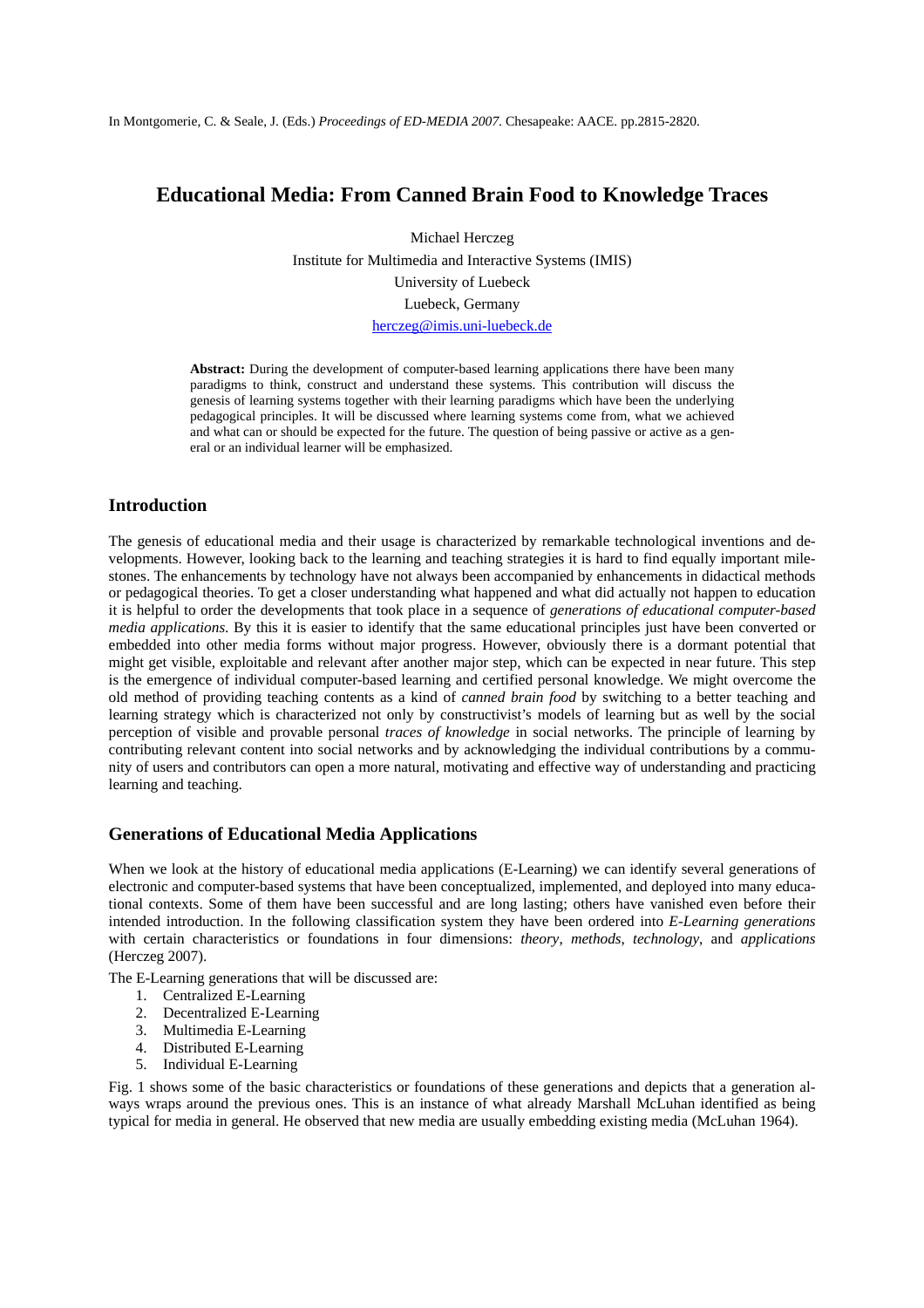

Figure 1: Generations of Educational computer-based Media Applications (E-Learning Generations) (adapted from Herczeg 2007)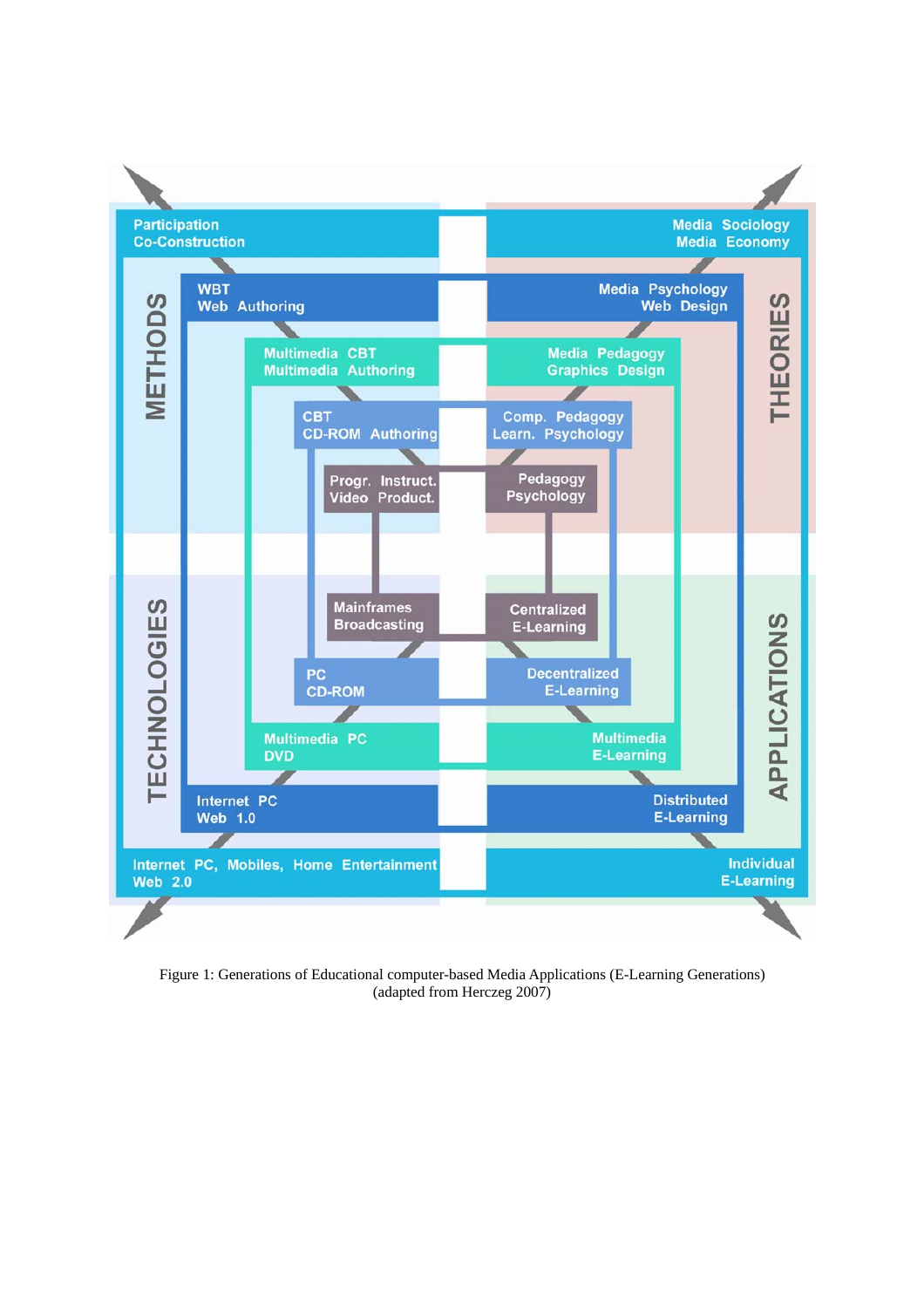## **1970s – 1st Generation: Centralized E-Learning**

The early concepts and systems for E-Learning have been based mainly on two technologies, the television broadcasting system and the first available mainframe computers.

As a first generally available electronic device we had the television broadcasting receiver, which found its way in form of the commercial TV set into the households by millions. In many countries video-based learning modules had been developed and broadcast on a daily basis, trying to replace or to enrich the traditional education system like schools and universities. The basic learning paradigm was somehow that of *canned brain food*, where knowledgeable people provided content for *knowledge cans* to deliver them to the millions of learners on the other end of the broadcasting channel. These usually well defined pieces of information have in many cases been part of a higher level curriculum, i.e. a canonical structure of knowledge that has been generally accepted by the official education system. This basic approach to learning can still be found as the key concept in most of the current E-Learning applications. Neil Postman expressed his fears and critique about the fast replacement of the old oral culture of discourse by these one way media which reduce the people to *consumers* in the best case (Postman 1996).

In the same decade the first large computer systems, called mainframes, were built. They started to be capable of generating human-computer dialogues for hundreds or even thousands of users at a time. One of the very first ideas about using theses large and expensive computers has been replacing school teachers by these systems. So-called *Intelligent Tutoring Systems (ITS)* have been defined as one of the major goals to pursue (Sleeman & Brown 1982; Carbonell 1970; Brown, Burton & de Kleer 1982). The teaching method has been called *programmed instruction*, where computer algorithms have been taken as the driving engine of a predefined learning process (Skinner 1953; Skinner, 1954). The basic idea reaches even back to Thorndike's behaviourism (Thorndike 1914; Thorndike 1932).

The computer as the replacement for the teacher was thought of being the new communication partner for the students. This *communication partner paradigm* can still be found in many educational software systems, where the student is brought into a dialog with the computer system. Huge learning systems like PLATO (Programmed Logic Automated Teaching Operations) have been developed by universities together with mainframe manufacturers. They have been developed and filled with immense volumes of content (in PLATO more than 15.000 hours). These systems in a way are a modern implementation of the mechanistic idea of the Nuremberg Funnel delivering fragmented and mostly decontextualized learning contents into the brains of the learners. The students have to sit in front of the computer screens and proceed along a *programmed path to knowledge*.

## **1980s – 2nd Generation: Decentralized E-Learning**

With the availability of *Personal Computers (PCs)*, first on the office desktop and later in the homes, the foundations for another paradigm of E-Learning had been laid. These computers came already with ideas about personal learning environments like Alan Kay's Dynabook (Kay & Goldberg 1976; Kay 1977), going back to even Vannevar Bush's idea of MEMEX (Bush 1945), the *"memory extender"*. *Computer-based Training (CBT)* was thought to be possible wherever local computers are available, without the need of expensive mainframes. The contents had been delivered mainly by CD-ROMs. Dependent on the power and the generation of the PCs used, the contents contained more or less elaborated text and graphics elements. The learners were free to select from menu systems which part of the content shall be presented and learned next. Exercises with automatic evaluation functions enabled the learners to check their current *level of knowledge*. In the offices of companies CD-ROMs were distributed to enable the workers to update and renew their knowledge in respect to their current task areas.

One basic observation has to be noted here. Most of the users of these CD-ROMs admitted later, that they were basically bored about the modules within a few minutes. Only few productions have ever been used extensively. Mainly the game-oriented productions have been extensively used and not primarily for the reason of learning, but more for entertainment. As a result, more and more learning games found their way into the homes, only a few of them into companies.

After all Alan Kay's idea of a Dynabook, a personal and dynamic information environment, did not find its way into PC-based learning environments. Instead of implementing Kay's idea, the CBTs as another form of canned brain food, did not add much more to learning than the early systems already did. At the same time they were loosing the controlled rich learning environment of the campus mainframes of the 1<sup>st</sup> E-Learning generation. The educational technology was stuck.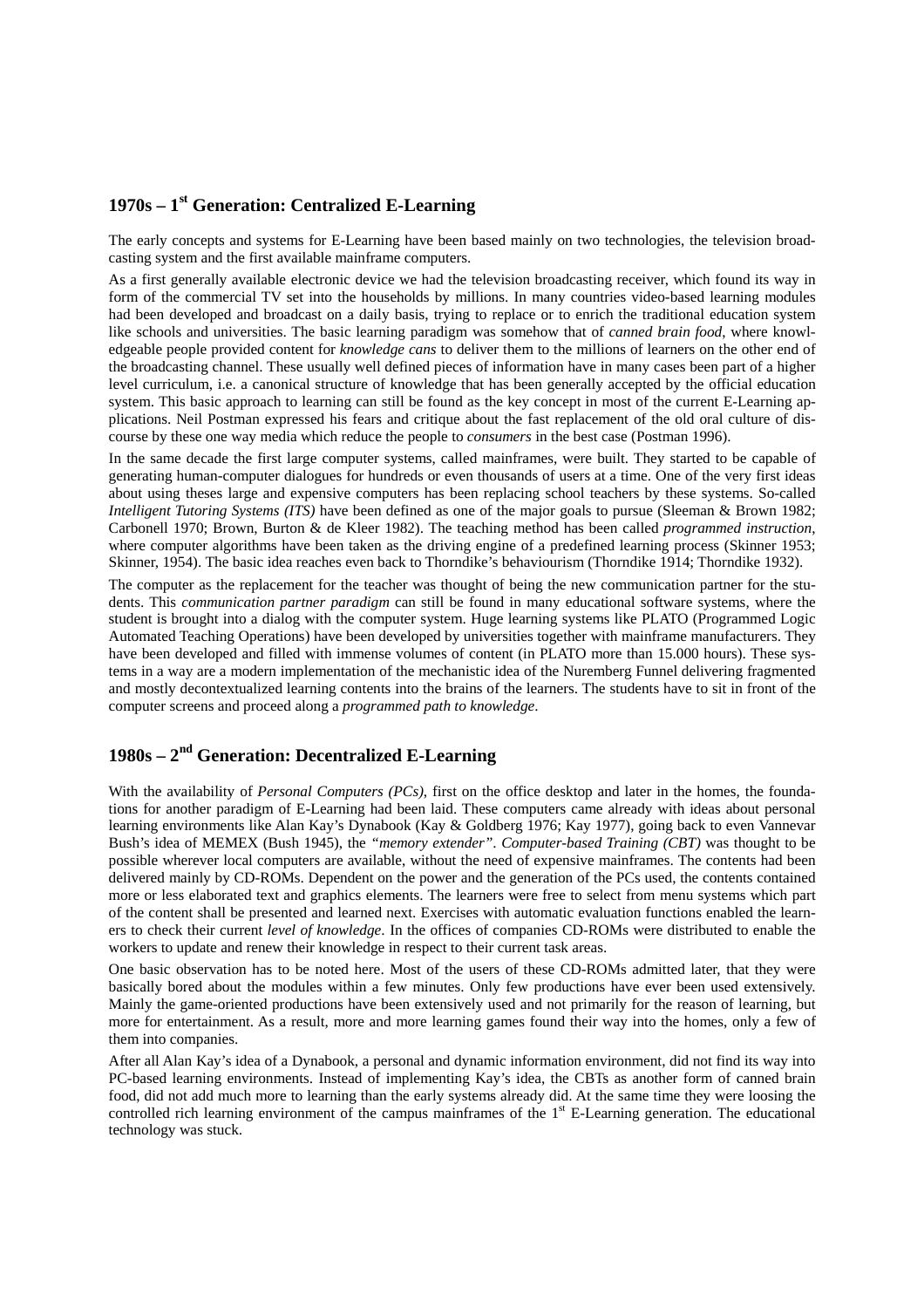# **1990s – 3rd Generation: Multimedia E-Learning**

Personal Computers paved the way to media-rich computing environments. While the first PC-based systems did not provide much more than text, vector graphics, color and a few simple animations, *Multimedia Computers* added time-based media like video and audio, high resolution graphics as well as a high computing power for more sophisticated simulations. Today these multimedia machines and certain learning applications are even used by professional pilots to train for new airports or special manoeuvres. This is at least a kind of proof that these applications can be useful in demanding educational fields.

Game developers used the notion of teaching and learning to sell their products independently of any real pedagogical qualities. Historic events, settlements, development of cities or even social simulations deliver a high level of entertainment, which often has been sold as *edutainment*.

So the problem seemed to be solved at a first sight. Highly motivating learning environments were generally available. But who took care of the distribution? In some cases the producers and manufacturers of games and simulators. But they did not reach any substantial part of the educational systems. Some niches had been filled, but there was no broader effect to be recognised and actually the computer has not been used with its full potential of an *input-output machine to the real world*. So there is a dormant large potential left out for new forms of learning like educational *Mixed Reality Systems* (Winkler et al. 2002-2007). In applications like this, the learners are connected with much of their motor-sensory system creating a bodily experience. Learning takes place in a much more natural form bridging the gap between cognitive symbol systems and the human body.

## **2000s – 4th Generation: Distributed E-Learning**

With the general availability of the internet in the developed countries a variation of CBT, the so called *Web-Based Training (WBT)* solved the problem of the distribution of CBT-modules. With linked knowledge structures combined with multimedia capabilities everything seemed to be solved like expressed in the early ideas of Vannevar Bush (1945). All former generations of E-Learning technologies like mainframes, PCs, and multimedia converged into one. The web brought the school or the university to your finger tips. Virtual education institutions like virtual universities including virtual campuses have been set up. Why going somewhere when you can get everything at home or even mobile (Melzer et al. 2006)? Content, campus, people all bound together onto one screen. The school of tomorrow, virtualized through high-bandwidth networks, high-performance processors, high-resolutions screens, high-speed frame rates implemented into a few hundred dollar device plugged to a few dollar flat rate network access line.

So is this the final solution? Learning and teaching anywhere, anytime, anything and without the loss of social relations? Educational systems take the form of 24/7 services. A Second Life® even in respect to education?

But what did we actually win? We packed mainly the old schooling system into a new technology. Like McLuhan told us about old media wrapped into new media (McLuhan 1964). The more realistic the rendering of contents, rooms and people the more we will step back to our old system. Of course, the physical schools expect us to be at their place at a certain time. So we defeated space and time somehow, except the fact that the people have still to meet sometimes. But what else did we get? Trouble logging in, incompatible drivers, new versions that need to be downloaded immediately to prevent the virtual world from crashing, lost data, and the same boring contents which have always been there, in the book, the video, the modules delivered by mainframe, the CBT CD-ROM, and the WBT via the web-browser. We are back in the old school curriculum, which has never been able to reflect the learner's knowledge or their goals.

## **2010s – 5th Generation of E-Learning: Individual E-Learning**

With developments like Web 2.0 (o'Reilly 2005), there are some challenges and changes to enable us for another step in educational media. The main feature of the next version of the internet, the so-called Web 2.0, is that it will be a real participatory system, i.e. everybody who is online as a *consumer* can become a *producer* immediately, or, as Marshall McLuhan and Quentin Fiore worded it already back in 1967: *"The results are startling and effective. The perennial quest for involvement, fill in, takes many forms."*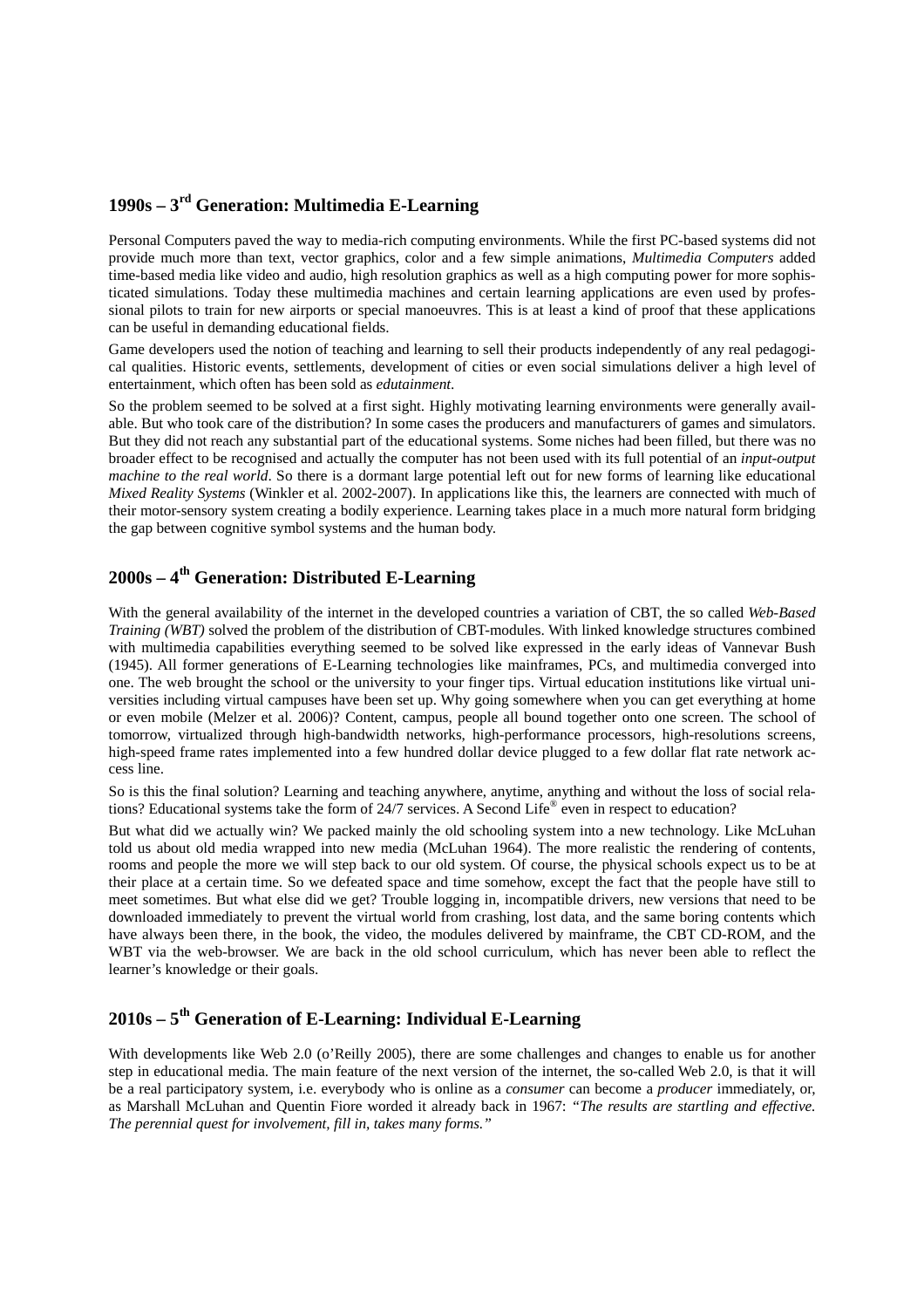But what does this mean for educational applications? Web 2.0 and its successors might be a better foundation of learning as it should happen in a natural way: a constructive, social, and dialectic process, where information from many sources, provided in many representations and presentations, are discussed, transformed, and bound together to a *personal knowledge space*. This of course has to happen in the human brain. Participatory web services however can play a key role in these individual learning processes as they allow creating personal web structures, annotating or augmenting the available sources and connecting to other knowledgeable people and their information spaces. The result will be a personal representation of externalized entities of personal knowledge and resources, whether in form of static information, programmed computing resources or connected human beings.

Participating in the construction of externalized knowledge has a highly motivational potential (Herczeg 2004; Melzer et al. 2006). It is driving the learners as they are receiving rewards for their contributions in many ways. Perhaps the most important award is the appreciation of others referencing and using their contributions. Another driving force it the incremental improvement of contributions by the long-term challenge of clarifying and enriching information. A similar effect can be found today in Web 2.0 applications like Wikipedia®, Flickr®, Second Life® or discourses in blogs and forums.

But how can a diffuse personal web be a regular part of our educational system? The principles are simple but the implementation seems to be difficult. We have to appraise and credit these personal heterogeneous information spaces that have been constructed by individuals. How can that be done? One way would be to markup content with socially accepted gradings. It is similar to checking and accepting new contents for a global encyclopedia or referring or even including contents into institutional or other personal webs. If the next generation of hypermedia is the *semantic web*, then its successor might be the *credited semantic web*. Content will receive credits and gradings by its community of users and contributors, perhaps large societies. So in the future it might be not so important to have some degree of some school, it might be much more important to be the author or co-author of relevant, i.e. highly ranked and intensively used contributions in the global information space.

Individual E-Learning in this sense does not only mean to guide the learning process by the individual learning history and goals, it will as well be validating and crediting the *traces* somebody leaves behind through his or her personal knowledge building process. So finally even the difference between learning and teaching will vanish. It is not needed any more since learning in this sense means teaching others by providing your traces. This would be a real process of *life-long learning* by using, enhancing and creating available information *mashups* to build up knowledge within a community. Or to say it with McLuhan & Fiore (1967) again:

*"The Others: The shock of recognition! In an electric information environment, minority groups can no longer be contained - ignored. Too many people know too much about each other. Our new environment compels commitment and participation. We have become irrevocably involved with, and responsible for, each other."* 

### **Summary and Conclusions**

When we look back to the generations of educational computer-based applications, we can see that we transformed not only the educational content but also the didactic methods to adapt to new media forms. But these changes did not affect the basic principles how we learn and teach. Learning and teaching has still been based on the *canned brain food* approach: highly fragmented and decontextualized knowledge brought to the learners being generalized consumers.

Knowledge has always been a social construct. In the age of computer systems and the internet we should not regard it as our task to produce new forms of canned brain food. Instead we should find ways to create, use, and credit *individual knowledge traces* in common information spaces to value and use each other's externalized knowledge to construct new knowledge.

The new internet services and applications, summarized as *Web 2.0*, provide new platforms as starting points to practice participatory, social learning on a global scale. However, we still have to adapt our current educational system to these new opportunities, to appraise personal knowledge and contributions and make use of the full potential of these theories, technologies, methods, and applications. The result can be a kind of socially controlled *mashup* of externalized credited individual knowledge.